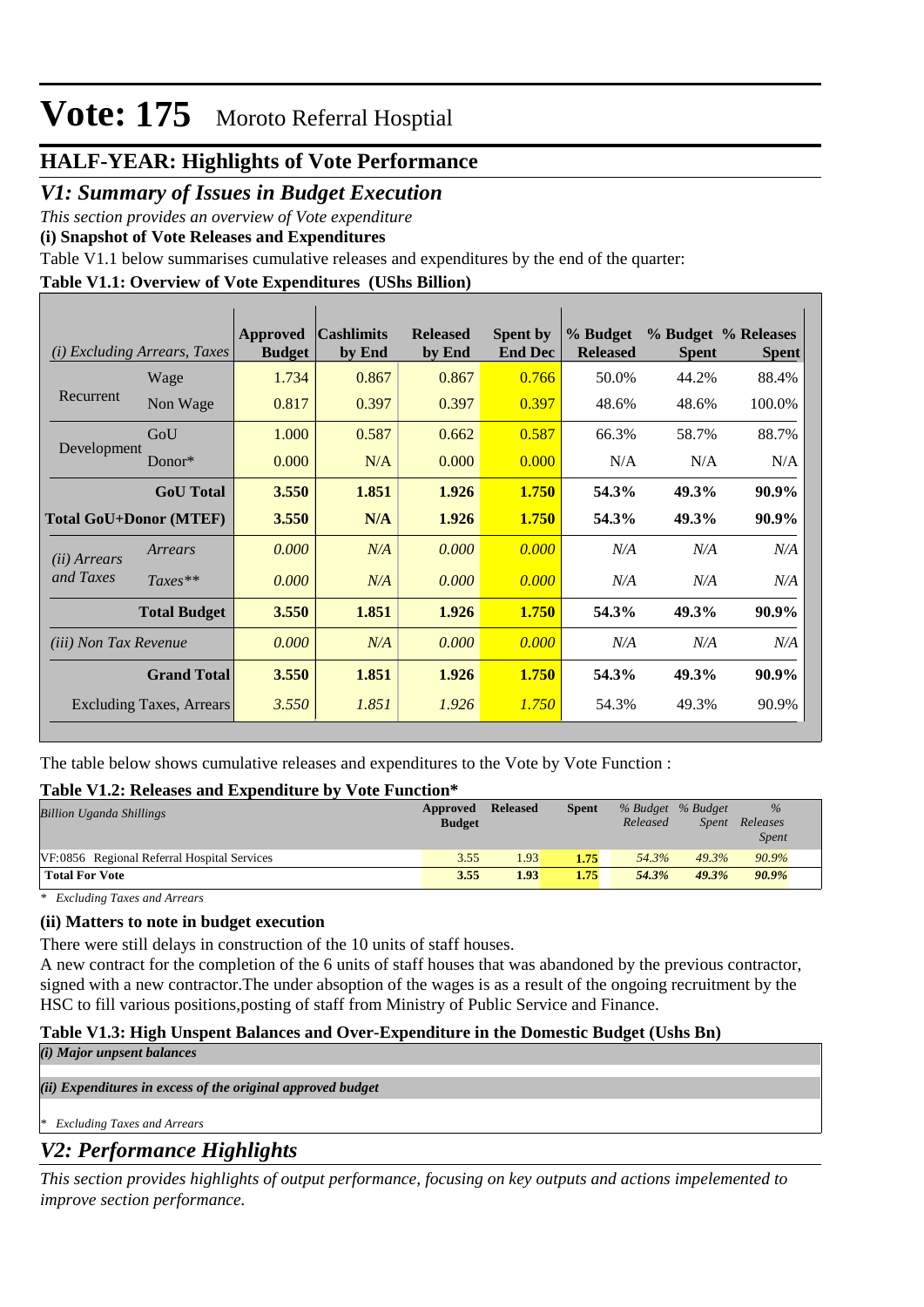# **HALF-YEAR: Highlights of Vote Performance**

### **Table V2.1: Key Vote Output Indicators and Expenditures\***

| <i>Vote, Vote Function</i><br><b>Key Output</b>            | <b>Approved Budget and</b><br><b>Planned outputs</b>                                         |        | <b>Cumulative Expenditure</b><br>and Performance                                                                               |       | <b>Status and Reasons for any</b><br><b>Variation from Plans</b>                                                                                                                                                                                                                                                                                                                                                                                                                                                                                                                                                 |       |
|------------------------------------------------------------|----------------------------------------------------------------------------------------------|--------|--------------------------------------------------------------------------------------------------------------------------------|-------|------------------------------------------------------------------------------------------------------------------------------------------------------------------------------------------------------------------------------------------------------------------------------------------------------------------------------------------------------------------------------------------------------------------------------------------------------------------------------------------------------------------------------------------------------------------------------------------------------------------|-------|
| Vote Function: 0856 Regional Referral Hospital Services    |                                                                                              |        |                                                                                                                                |       |                                                                                                                                                                                                                                                                                                                                                                                                                                                                                                                                                                                                                  |       |
| Output: 085601                                             | <b>Inpatient services</b>                                                                    |        |                                                                                                                                |       |                                                                                                                                                                                                                                                                                                                                                                                                                                                                                                                                                                                                                  |       |
| Description of Performance: 15,000 general admissions      | 5 days average length of stay<br>95% bed occupancy rate                                      |        | 7,109 general admissions<br>5.5 days average length of stay<br>109% bed occupancy rate                                         |       | The reduction in admissions in<br>the second quarter is due to the<br>seasonal variations in the<br>incidence of diseases especially<br>waterborne diseases such as<br>malaria, diarrheal diseases and<br>also respiratory tract diseases.<br>These are the commonest causes<br>of morbidity. The increase in<br>Bed Occupancy is attributed to<br>understaffing. The contract of<br>staff on contract expired in the<br>second quarter leading to acute<br>shortage of staff. This affected<br>service delivery and hence<br>quicker recovery of patients and<br>their discharge resulting into<br>floor cases. |       |
| Performance Indicators:                                    |                                                                                              |        |                                                                                                                                |       |                                                                                                                                                                                                                                                                                                                                                                                                                                                                                                                                                                                                                  |       |
| No. of in patients admitted                                |                                                                                              | 15,000 |                                                                                                                                | 3825  |                                                                                                                                                                                                                                                                                                                                                                                                                                                                                                                                                                                                                  |       |
| Bed occupancy rate<br>(inpatients)                         |                                                                                              | 95     |                                                                                                                                | 92    |                                                                                                                                                                                                                                                                                                                                                                                                                                                                                                                                                                                                                  |       |
| Average rate of stay for<br>inpatients (no. days)          |                                                                                              | 5      |                                                                                                                                | 6     |                                                                                                                                                                                                                                                                                                                                                                                                                                                                                                                                                                                                                  |       |
| <b>Output Cost:</b>                                        | UShs Bn:                                                                                     | 0.225  | UShs Bn:                                                                                                                       |       | 0.108 % Budget Spent:                                                                                                                                                                                                                                                                                                                                                                                                                                                                                                                                                                                            | 47.9% |
| Output: 085602                                             | <b>Outpatient services</b>                                                                   |        |                                                                                                                                |       |                                                                                                                                                                                                                                                                                                                                                                                                                                                                                                                                                                                                                  |       |
| Description of Performance: 52,500 patients attended to in | general out-patient clinic<br>5,000 patients attended to in<br>specialized outpatient clinic |        | 26,531 patients attended to in<br>general out-patient clinic 7,950<br>patients attended to in<br>specialized outpatient clinic |       | The number of patients attended<br>to in the Outpatient Special<br>Clinics more than doubled in the<br>second quarter due to<br>availability of staff (one staff<br>came back from studies; two<br>staff had their leave in the first<br>quarter).                                                                                                                                                                                                                                                                                                                                                               |       |
| Performance Indicators:                                    |                                                                                              |        |                                                                                                                                |       |                                                                                                                                                                                                                                                                                                                                                                                                                                                                                                                                                                                                                  |       |
| No. of specialised outpatients<br>attended to              |                                                                                              | 5,000  |                                                                                                                                | 2300  |                                                                                                                                                                                                                                                                                                                                                                                                                                                                                                                                                                                                                  |       |
| No. of general outpatients<br>attended to                  |                                                                                              | 52,500 |                                                                                                                                | 13397 |                                                                                                                                                                                                                                                                                                                                                                                                                                                                                                                                                                                                                  |       |
| <b>Output Cost:</b>                                        | <b>UShs Bn:</b>                                                                              | 0.105  | UShs Bn:                                                                                                                       |       | 0.053 % Budget Spent:                                                                                                                                                                                                                                                                                                                                                                                                                                                                                                                                                                                            | 50.0% |
| Output: 085604                                             | <b>Diagnostic services</b>                                                                   |        |                                                                                                                                |       |                                                                                                                                                                                                                                                                                                                                                                                                                                                                                                                                                                                                                  |       |
| Description of Performance: 11,500 lab tests done          | 1200 X-rays (imaging) done                                                                   |        | 21,358 lab tests<br>1,411 X-rays (imaging) done<br>820 Ultrasound scans                                                        |       | Novariations                                                                                                                                                                                                                                                                                                                                                                                                                                                                                                                                                                                                     |       |
| Performance Indicators:                                    |                                                                                              |        |                                                                                                                                |       |                                                                                                                                                                                                                                                                                                                                                                                                                                                                                                                                                                                                                  |       |
| Patient xrays (imaging)                                    |                                                                                              | 1,200  |                                                                                                                                | 703   |                                                                                                                                                                                                                                                                                                                                                                                                                                                                                                                                                                                                                  |       |
| No. of labs/tests                                          |                                                                                              | 11,500 |                                                                                                                                | 12803 |                                                                                                                                                                                                                                                                                                                                                                                                                                                                                                                                                                                                                  |       |
| <b>Output Cost:</b>                                        | UShs Bn:                                                                                     | 0.051  | UShs Bn:                                                                                                                       |       | 0.026 % Budget Spent:                                                                                                                                                                                                                                                                                                                                                                                                                                                                                                                                                                                            | 50.9% |
| Output: 085605                                             | <b>Hospital Management and support services</b>                                              |        |                                                                                                                                |       |                                                                                                                                                                                                                                                                                                                                                                                                                                                                                                                                                                                                                  |       |
| Description of Performance: 4 Specialists outreaches to    | general and PNFP Hospitals and                                                               |        | N/A                                                                                                                            |       | N/A                                                                                                                                                                                                                                                                                                                                                                                                                                                                                                                                                                                                              |       |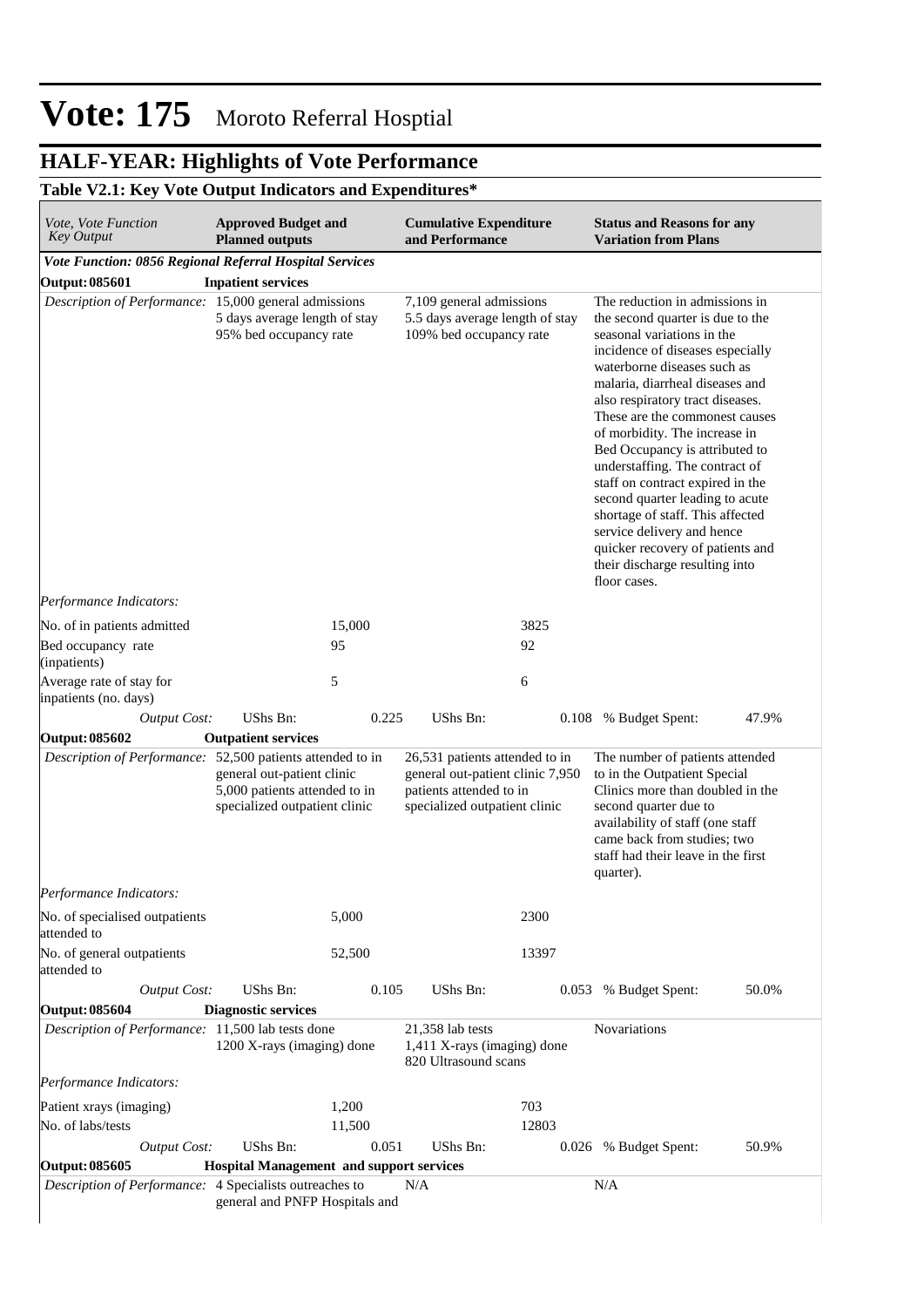# **HALF-YEAR: Highlights of Vote Performance**

| Vote, Vote Function<br><b>Key Output</b> |                     | <b>Approved Budget and</b><br><b>Planned outputs</b>          |       | <b>Cumulative Expenditure</b><br>and Performance | <b>Status and Reasons for any</b><br><b>Variation from Plans</b> |       |
|------------------------------------------|---------------------|---------------------------------------------------------------|-------|--------------------------------------------------|------------------------------------------------------------------|-------|
|                                          |                     | HC IV.                                                        |       |                                                  |                                                                  |       |
|                                          |                     | 5 Doctors facilitated to do their                             |       |                                                  |                                                                  |       |
|                                          |                     | duties                                                        |       |                                                  |                                                                  |       |
|                                          |                     | Night allowances paid to staff                                |       |                                                  |                                                                  |       |
|                                          |                     | for 432 nights.<br>Disturbance/settlement                     |       |                                                  |                                                                  |       |
|                                          |                     | allowance paid to 40 staff                                    |       |                                                  |                                                                  |       |
|                                          |                     | posted.                                                       |       |                                                  |                                                                  |       |
|                                          |                     | Safari day allowance paid to 120                              |       |                                                  |                                                                  |       |
|                                          |                     | staff.                                                        |       |                                                  |                                                                  |       |
|                                          |                     | Special duty allowance                                        |       |                                                  |                                                                  |       |
|                                          |                     | (evening, night and weekend                                   |       |                                                  |                                                                  |       |
|                                          |                     | calls) paid on daily basis to                                 |       |                                                  |                                                                  |       |
|                                          |                     | senior staff.<br>Medical expenses paid to staff               |       |                                                  |                                                                  |       |
|                                          |                     | who require services not                                      |       |                                                  |                                                                  |       |
|                                          |                     | available in the hospital.                                    |       |                                                  |                                                                  |       |
|                                          |                     | Funeral and burrial expenses                                  |       |                                                  |                                                                  |       |
|                                          |                     | made for staff and their                                      |       |                                                  |                                                                  |       |
|                                          |                     | immediate family members.                                     |       |                                                  |                                                                  |       |
|                                          |                     | Adverts for procurement of                                    |       |                                                  |                                                                  |       |
|                                          |                     | goods and services made in the                                |       |                                                  |                                                                  |       |
|                                          |                     | gazzetes.<br>Four workshops conducted for                     |       |                                                  |                                                                  |       |
|                                          |                     | staff.                                                        |       |                                                  |                                                                  |       |
|                                          |                     | Staff facilitated for short and                               |       |                                                  |                                                                  |       |
|                                          |                     | long term training.                                           |       |                                                  |                                                                  |       |
|                                          |                     | Facilities for workshops hired.                               |       |                                                  |                                                                  |       |
|                                          |                     | Five board meetings held.                                     |       |                                                  |                                                                  |       |
|                                          |                     | Magazines and relevant books                                  |       |                                                  |                                                                  |       |
|                                          |                     | for management functions and                                  |       |                                                  |                                                                  |       |
|                                          |                     | service delivery procured.<br>Computers serviced, accessories |       |                                                  |                                                                  |       |
|                                          |                     | and parts procured.                                           |       |                                                  |                                                                  |       |
|                                          |                     | Medical and administrative                                    |       |                                                  |                                                                  |       |
|                                          |                     | forms printed, stationery                                     |       |                                                  |                                                                  |       |
|                                          |                     | procured and photocopying and                                 |       |                                                  |                                                                  |       |
|                                          |                     | binding services procured.                                    |       |                                                  |                                                                  |       |
|                                          |                     | Small office equipment                                        |       |                                                  |                                                                  |       |
|                                          |                     | procured Bad debts paid.<br>Bank charges and bank related     |       |                                                  |                                                                  |       |
|                                          |                     | costs met.                                                    |       |                                                  |                                                                  |       |
|                                          |                     | Subscriptions made to some                                    |       |                                                  |                                                                  |       |
|                                          |                     | proffessional bodies to which                                 |       |                                                  |                                                                  |       |
|                                          |                     | staff belong.                                                 |       |                                                  |                                                                  |       |
|                                          |                     | Telecommunication services                                    |       |                                                  |                                                                  |       |
|                                          |                     | procured.                                                     |       |                                                  |                                                                  |       |
|                                          |                     | Expenses on hospital property                                 |       |                                                  |                                                                  |       |
|                                          |                     | made.<br>Rental services for staff                            |       |                                                  |                                                                  |       |
|                                          |                     | (doctors) accomodation                                        |       |                                                  |                                                                  |       |
|                                          |                     | procured from private entities.                               |       |                                                  |                                                                  |       |
|                                          |                     | Services of armed security                                    |       |                                                  |                                                                  |       |
|                                          |                     | guards procured.                                              |       |                                                  |                                                                  |       |
|                                          |                     | Long and Short-term                                           |       |                                                  |                                                                  |       |
|                                          |                     | consultancy services procured.                                |       |                                                  |                                                                  |       |
|                                          |                     | Radio messages for community<br>sensitization made            |       |                                                  |                                                                  |       |
|                                          | <b>Output Cost:</b> | UShs Bn:                                                      | 2.135 | UShs Bn:                                         | 0.626 % Budget Spent:                                            | 29.3% |
|                                          |                     |                                                               |       |                                                  |                                                                  |       |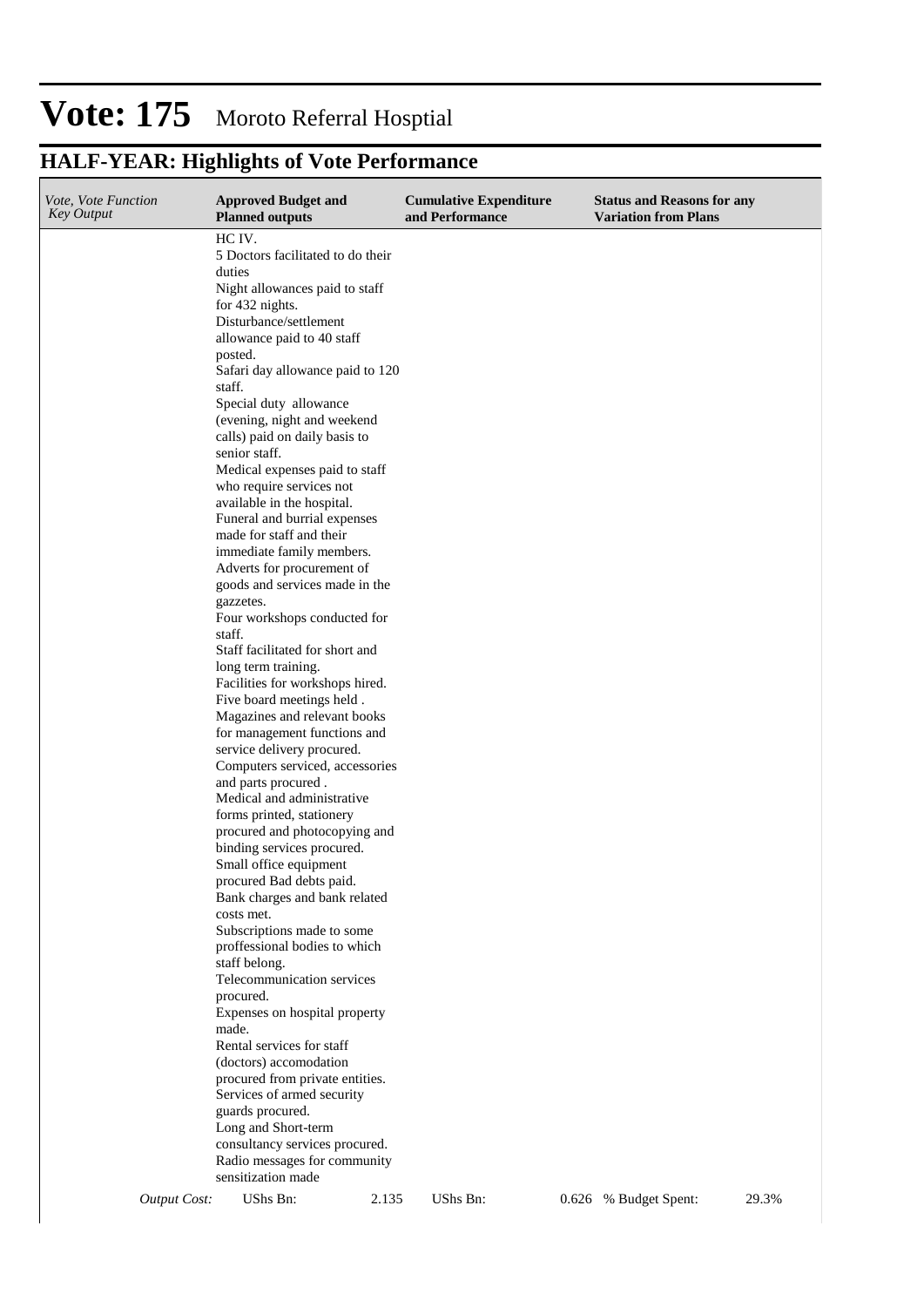### **HALF-YEAR: Highlights of Vote Performance**

| Vote, Vote Function<br><b>Key Output</b>                  | <b>Approved Budget and</b><br><b>Planned outputs</b>                              |       | <b>Cumulative Expenditure</b><br>and Performance                                                                                                                                                                                                                   |       | <b>Status and Reasons for any</b><br><b>Variation from Plans</b>                                                                                                                                                           |       |  |
|-----------------------------------------------------------|-----------------------------------------------------------------------------------|-------|--------------------------------------------------------------------------------------------------------------------------------------------------------------------------------------------------------------------------------------------------------------------|-------|----------------------------------------------------------------------------------------------------------------------------------------------------------------------------------------------------------------------------|-------|--|
| <b>Output: 085606</b>                                     | Prevention and rehabilitation services                                            |       |                                                                                                                                                                                                                                                                    |       |                                                                                                                                                                                                                            |       |  |
| Description of Performance: 452 people attended antenatal | clinic<br>1.752 mothers and children<br>immunized<br>164 family planning contacts |       | 1,386 people attended antenatal<br>clinic<br>346 family planning contacts<br>2,224 mothers and 4,785<br>children immunized (7,009)                                                                                                                                 |       | The reduction in Family<br>planning contacts is due to the<br>withdrawal of partners involved<br>in mobilization.<br>The underperformance in                                                                               |       |  |
|                                                           |                                                                                   |       |                                                                                                                                                                                                                                                                    |       | immunization in the second<br>quarter is due to non availability<br>of vaccines for some time<br>during the quarter.                                                                                                       |       |  |
| Performance Indicators:                                   |                                                                                   |       |                                                                                                                                                                                                                                                                    |       |                                                                                                                                                                                                                            |       |  |
| No. of people receiving<br>family planning services       |                                                                                   | 164   |                                                                                                                                                                                                                                                                    | 237   |                                                                                                                                                                                                                            |       |  |
| No. of people immunised                                   |                                                                                   | 1,752 |                                                                                                                                                                                                                                                                    | 3348  |                                                                                                                                                                                                                            |       |  |
| No. of antenatal cases                                    |                                                                                   | 452   |                                                                                                                                                                                                                                                                    | 765   |                                                                                                                                                                                                                            |       |  |
| <b>Output Cost:</b>                                       | UShs Bn:                                                                          | 0.017 | <b>UShs Bn:</b>                                                                                                                                                                                                                                                    |       | 0.008 % Budget Spent:                                                                                                                                                                                                      | 49.6% |  |
| <b>Output: 085681</b>                                     | Staff houses construction and rehabilitation                                      |       |                                                                                                                                                                                                                                                                    |       |                                                                                                                                                                                                                            |       |  |
| Description of Performance: completion of construction of | first phase of 30 units                                                           |       | Work on going on the first<br>block of ten units out of the 30<br>units staff houses. Reached<br>finishes level.<br>Supervision of construction of<br>construction works on going.<br>New contract awarded for the<br>completion of the 6 units.<br>Works ongoing. |       | New contract was awarded for<br>phaze of the construction of one the completion of the 6 units<br>because the previous contract<br>was terminated after the<br>previous contractor abandoned<br>the site for three months. |       |  |
| Performance Indicators:                                   |                                                                                   |       |                                                                                                                                                                                                                                                                    |       |                                                                                                                                                                                                                            |       |  |
| No. of staff houses<br>constructed/rehabilitated          |                                                                                   | 30    |                                                                                                                                                                                                                                                                    | 10    |                                                                                                                                                                                                                            |       |  |
| <b>Output Cost:</b>                                       | UShs Bn:                                                                          | 1.000 | <b>UShs Bn:</b>                                                                                                                                                                                                                                                    | 0.587 | % Budget Spent:                                                                                                                                                                                                            | 58.7% |  |
| <b>Vote Function Cost</b>                                 | <b>UShs Bn:</b>                                                                   |       | 3.550 UShs Bn:                                                                                                                                                                                                                                                     |       | 1.750 % Budget Spent:                                                                                                                                                                                                      | 49.3% |  |
| <b>Cost of Vote Services:</b>                             | UShs Bn:                                                                          |       | 3.550 UShs Bn:                                                                                                                                                                                                                                                     |       | $1.750$ % Budget Spent:                                                                                                                                                                                                    | 49.3% |  |

*\* Excluding Taxes and Arrears*

The issue of poor data capture was identified as a result of poor reporting from outreach activities. This will be improved by compiling all data from activities both within the hospital and from outreaches.

Delays by the contractors as observed in the previous quarters may still occur in the present quarter. Involvement of local communities and leaders in supervision and monitoring of the projects will bear the necessary pressure on the contractors to follow their work schedule. Clauses in the contract document will be enforced to ensure that the contractor follows the schedule.

Delays in some stages of procurement process which affects timely delivery of supplies and services and payments. We plan to have strict adherence to procurement plans and sensitive key stake holders in the procurement process to increase efficiency in the execution of the plans.

Issues of emergencies affect execution of procurement plans and also the budget. For example increased referrals to Mulago, and Mbale Hospitals as result of unavailability of some specialists and equipment to handle those conditions. Recruitment Plan was approved and advertisements for recruitment to fill gaps done. However some staff were on contract and the contracts expired this quarter and this has affected service delivery.

### **Table V2.2: Implementing Actions to Improve Vote Performance**

| <b>Planned Actions:</b>            |  | <b>Actual Actions:</b> | <b>Reasons for Variation</b> |
|------------------------------------|--|------------------------|------------------------------|
| Vote: 175 Moroto Referral Hosptial |  |                        |                              |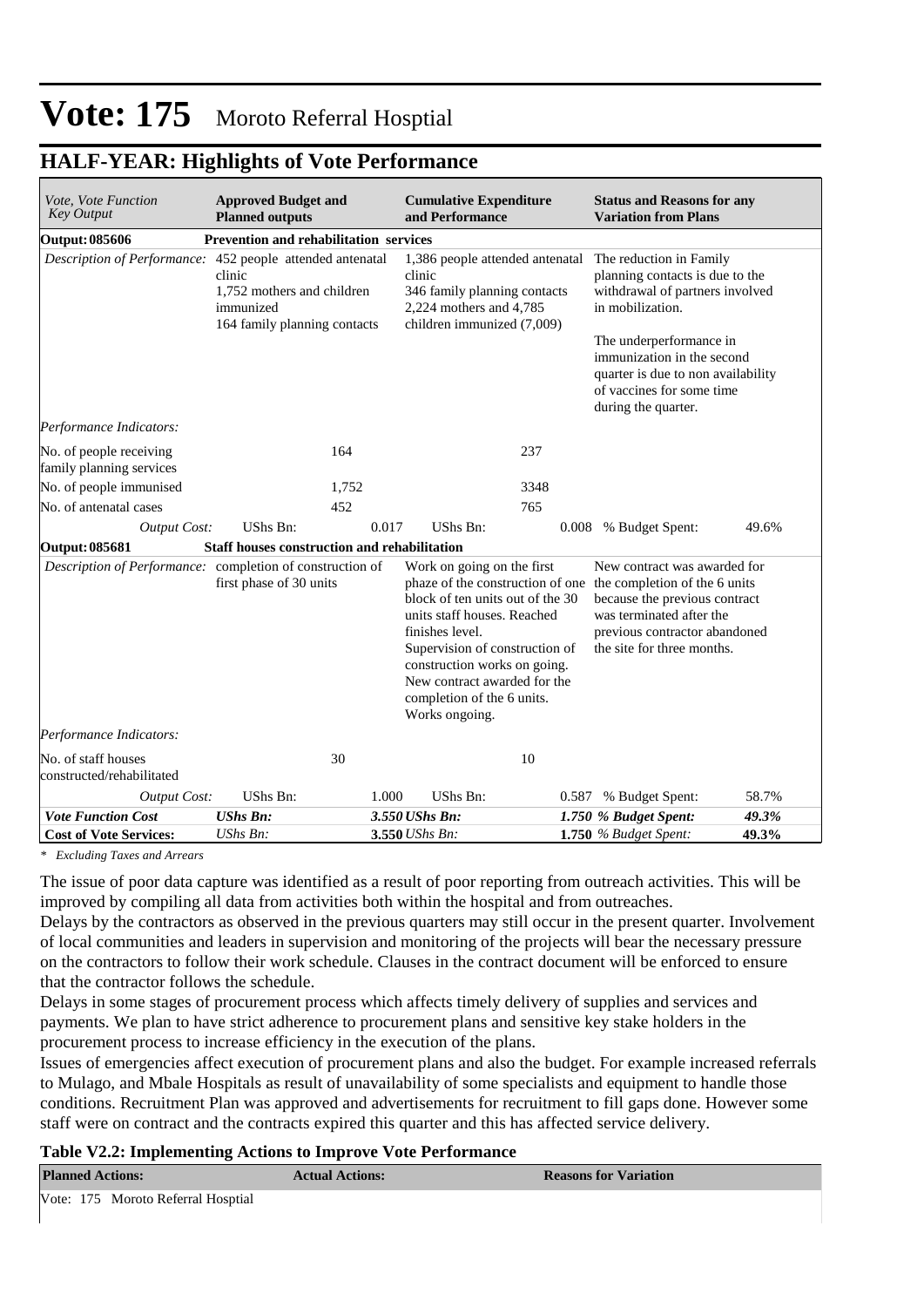## **HALF-YEAR: Highlights of Vote Performance**

| <b>Planned Actions:</b>                                                            | <b>Actual Actions:</b>                          | <b>Reasons for Variation</b> |
|------------------------------------------------------------------------------------|-------------------------------------------------|------------------------------|
| Vote Function: 08 56 Regional Referral Hospital Services                           |                                                 |                              |
| Prepare and submit Recruitment<br>recruitment plans to MOH, MOPS and<br><b>HSC</b> | Plan already submitted to Ministry of<br>health | Action awaited               |

## *V3: Details of Releases and Expenditure*

*This section provides a comprehensive summary of the outputs delivered by the Vote and further details of Vote expenditures by Vote Function and Expenditure Item.*

#### **Table V3.1: GoU Releases and Expenditure by Output\***

| <b>Billion Uganda Shillings</b>                     | Approved      | <b>Released</b> | <b>Spent</b> | $%$ GoU       | $%$ GoU       | $%$ GoU      |
|-----------------------------------------------------|---------------|-----------------|--------------|---------------|---------------|--------------|
|                                                     | <b>Budget</b> |                 |              | <b>Budget</b> | <b>Budget</b> | Releases     |
|                                                     |               |                 |              | Released      | <i>Spent</i>  | <i>Spent</i> |
| VF:0856 Regional Referral Hospital Services         | 3.55          | 1.93            | 1.75         | 54.3%         | 49.3%         | $90.9\%$     |
| Class: Outputs Provided                             | 2.55          | 1.26            | 1.16         | 49.6%         | 45.6%         | 92.0%        |
| 085601 Inpatient services                           | 0.22          | 0.54            | 0.44         | 241.1%        | 195.8%        | 81.2%        |
| 085602 Outpatient services                          | 0.11          | 0.05            | 0.05         | 50.0%         | 50.0%         | $100.0\%$    |
| 085604 Diagnostic services                          | 0.05          | 0.03            | 0.03         | 49.5%         | 50.9%         | 102.9%       |
| 085605 Hospital Management and support services     | 2.14          | 0.63            | 0.63         | 29.3%         | 29.3%         | 99.9%        |
| 085606 Prevention and rehabilitation services       | 0.02          | 0.01            | 0.01         | 54.4%         | 49.6%         | 91.0%        |
| 085607 Immunisation Services                        | 0.02          | 0.01            | 0.01         | 49.9%         | 59.3%         | 119.0%       |
| Class: Capital Purchases                            | 1.00          | 0.66            | 0.59         | 66.3%         | 58.7%         | 88.7%        |
| 085681 Staff houses construction and rehabilitation | 1.00          | 0.66            | 0.59         | 66.3%         | 58.7%         | 88.7%        |
| <b>Total For Vote</b>                               | 3.55          | 1.93            | 1.75         | 54.3%         | 49.3%         | $90.9\%$     |

*\* Excluding Taxes and Arrears*

### **Table V3.2: 2014/15 GoU Expenditure by Item**

| <b>Billion Uganda Shillings</b>                          | Approved<br><b>Budget</b> | <b>Releases</b> | <b>Expend-</b><br>iture | % Budged<br><b>Released</b> | % Budget<br><b>Spent</b> | %Releases<br><b>Spent</b> |
|----------------------------------------------------------|---------------------------|-----------------|-------------------------|-----------------------------|--------------------------|---------------------------|
| <b>Output Class: Outputs Provided</b>                    | 2.55                      | 1.26            | 1.16                    | 49.6%                       | 45.6%                    | 92.0%                     |
| 211101 General Staff Salaries                            | 1.73                      | 0.87            | 0.77                    | 50.0%                       | 44.2%                    | 88.4%                     |
| 211103 Allowances                                        | 0.07                      | 0.03            | 0.04                    | 43.6%                       | 51.3%                    | 117.8%                    |
| 213001 Medical expenses (To employees)                   | 0.01                      | 0.00            | 0.00                    | 45.7%                       | 50.0%                    | 109.3%                    |
| 213002 Incapacity, death benefits and funeral expenses   | 0.00                      | 0.00            | 0.00                    | 44.7%                       | 50.0%                    | 111.7%                    |
| 221001 Advertising and Public Relations                  | 0.01                      | 0.00            | 0.01                    | 26.2%                       | 50.0%                    | 190.9%                    |
| 221002 Workshops and Seminars                            | 0.01                      | 0.01            | 0.00                    | 63.2%                       | 47.1%                    | 74.6%                     |
| 221003 Staff Training                                    | 0.01                      | 0.01            | 0.00                    | 57.9%                       | 50.0%                    | 86.4%                     |
| 221006 Commissions and related charges                   | 0.01                      | 0.01            | 0.01                    | 50.0%                       | 50.0%                    | 100.0%                    |
| 221007 Books, Periodicals & Newspapers                   | 0.00                      | 0.00            | 0.00                    | 25.0%                       | 50.0%                    | 200.0%                    |
| 221008 Computer supplies and Information Technology (IT) | 0.01                      | 0.00            | 0.00                    | 42.1%                       | 50.0%                    | 118.8%                    |
| 221009 Welfare and Entertainment                         | 0.01                      | 0.01            | 0.01                    | 50.0%                       | 50.0%                    | 100.0%                    |
| 221010 Special Meals and Drinks                          | 0.01                      | 0.01            | 0.01                    | 50.0%                       | 50.0%                    | 100.0%                    |
| 221011 Printing, Stationery, Photocopying and Binding    | 0.02                      | 0.01            | 0.01                    | 51.9%                       | 49.3%                    | 95.1%                     |
| 221012 Small Office Equipment                            | 0.00                      | 0.00            | 0.00                    | 50.0%                       | 38.9%                    | 77.8%                     |
| 221014 Bank Charges and other Bank related costs         | 0.00                      | 0.00            | 0.00                    | 50.0%                       | 50.0%                    | 100.0%                    |
| 221017 Subscriptions                                     | 0.00                      | 0.00            | 0.00                    | 47.0%                       | 50.0%                    | 106.4%                    |
| 222001 Telecommunications                                | 0.01                      | 0.01            | 0.01                    | 50.0%                       | 50.0%                    | 100.0%                    |
| 223001 Property Expenses                                 | 0.02                      | 0.01            | 0.01                    | 39.8%                       | 50.0%                    | 125.7%                    |
| $223003$ Rent – (Produced Assets) to private entities    | 0.04                      | 0.02            | 0.01                    | 50.0%                       | 37.5%                    | 75.0%                     |
| 223004 Guard and Security services                       | 0.01                      | 0.00            | 0.00                    | 50.0%                       | 50.0%                    | 100.0%                    |
| 223005 Electricity                                       | 0.04                      | 0.02            | 0.02                    | 51.6%                       | 50.0%                    | 96.9%                     |
| 223006 Water                                             | 0.02                      | 0.01            | 0.01                    | 50.5%                       | 50.0%                    | 99.0%                     |
| 223007 Other Utilities- (fuel, gas, firewood, charcoal)  | 0.01                      | 0.00            | 0.00                    | 50.0%                       | 50.0%                    | 100.0%                    |
| $223901$ Rent – (Produced Assets) to other govt. units   | 0.02                      | 0.01            | 0.01                    | 50.0%                       | 50.0%                    | 100.0%                    |
| 224004 Cleaning and Sanitation                           | 0.10                      | 0.04            | 0.05                    | 43.2%                       | 48.4%                    | 112.1%                    |